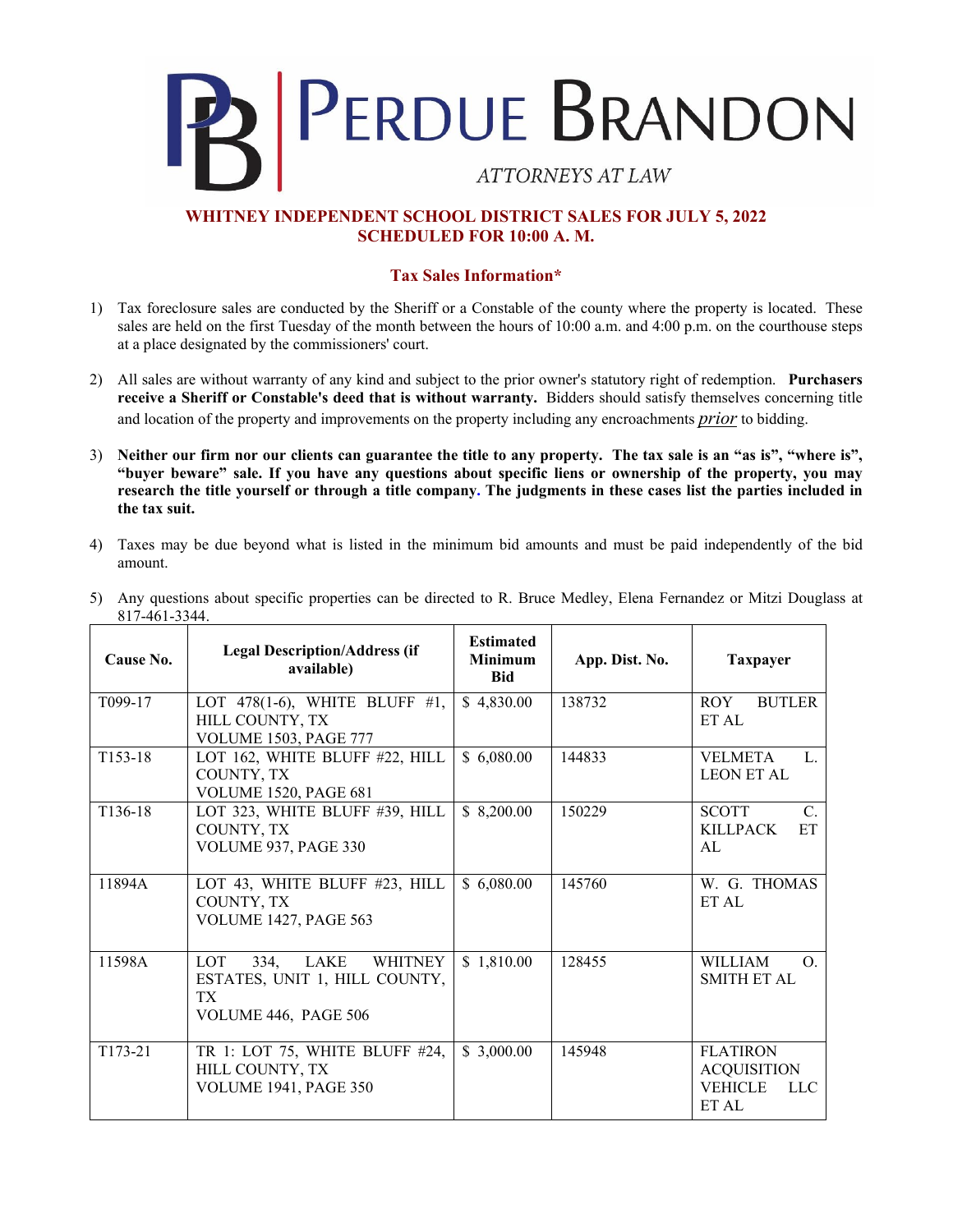| T173-21   | TR 2: LOT 141, WHITE BLUFF #24,<br>HILL COUNTY, TX<br>VOLUME 2010, PAGE 419         | 950.00<br>$\mathbb{S}$  | 146014 | <b>FLATIRON</b><br><b>ACQUISITION</b><br><b>VEHICLE</b><br>LLC<br>ET AL        |
|-----------|-------------------------------------------------------------------------------------|-------------------------|--------|--------------------------------------------------------------------------------|
| T173-21   | TR 3: LOT 54, WHITE BLUFF #24,<br>HILL COUNTY, TX<br><b>VOLUME 1941, PAGE 350</b>   | \$3,000.00              | 145927 | <b>FLATIRON</b><br><b>ACQUISITION</b><br><b>VEHICLE</b><br>$LLC$<br>ET AL      |
| T173-21   | TR 4: LOT 761, WHITE BLUFF #1,<br>HILL COUNTY, TX<br>VOLLUME 1941, PAGE 350         | \$1,800.00              | 139024 | <b>FLATIRON</b><br><b>ACQUISITION</b><br><b>VEHICLE</b><br><b>LLC</b><br>ET AL |
| T173-21   | TR 5: LOT 646W, WHITE BLUFF #1,<br>HILL COUNTY, TX<br>VOLUME 2010, PAGE 416         | 900.00<br>\$.           | 138904 | <b>FLATIRON</b><br><b>ACQUISITION</b><br><b>VEHICLE</b><br>$LLC$<br>ET AL      |
| T173-21   | TR 6: LOT 762, WHITE BLUFF #1,<br>HILL COUNTY, TX<br><b>VOLUME 1941, PAGE 350</b>   | \$1,800.00              | 139025 | <b>FLATIRON</b><br><b>ACQUISITION</b><br><b>VEHICLE</b><br><b>LLC</b><br>ET AL |
| $T173-21$ | TR 7: LOT 85, WHITE BLUFF #10,<br>HILL COUNTY, TX<br><b>VOLUME 1941, PAGE 350</b>   | \$1,200.00              | 142204 | <b>FLATIRON</b><br><b>ACQUISITION</b><br><b>VEHICLE</b><br><b>LLC</b><br>ET AL |
| T173-21   | TR 8: LOT 133, WHITE BLUFF #12,<br>HILL COUNTY, TX<br>VOLUME 2001, PAGE 746         | \$1,100.00              | 142448 | <b>FLATIRON</b><br><b>ACQUISITION</b><br><b>VEHICLE</b><br><b>LLC</b><br>ET AL |
| T173-21   | TR 9: LOT 98, WHITE BLUFF #16,<br>HILL COUNTY, TX<br><b>VOLUME 2001, PAGE 743</b>   | \$1,200.00              | 144010 | <b>FLATIRON</b><br><b>ACQUISITION</b><br><b>VEHICLE</b><br><b>LLC</b><br>ET AL |
| T173-21   | TR 10: LOT 157, WHITE BLUFF #17,<br>HILL COUNTY, TX<br><b>VOLUME 1941, PAGE 350</b> | 900.00<br>$\mathbb{S}$  | 144173 | <b>FLATIRON</b><br><b>ACQUISITION</b><br><b>VEHICLE</b><br><b>LLC</b><br>ET AL |
| T173-21   | TR 11: LOT 64, WHITE BLUFF #19,<br>HILL COUNTY, TX<br><b>VOLUME 1941, PAGE 350</b>  | \$3,000.00              | 144439 | <b>FLATIRON</b><br><b>ACQUISITION</b><br><b>VEHICLE</b><br><b>LLC</b><br>ET AL |
| T173-21   | TR 12: LOT 80, WHITE BLUFF #19,<br>HILL COUNTY, TX<br><b>VOLUME 2028, PAGE 303</b>  | \$1,100.00              | 144455 | <b>FLATIRON</b><br><b>ACQUISITION</b><br><b>VEHICLE</b><br><b>LLC</b><br>ET AL |
| T173-21   | TR 13: LOT 55, WHITE BLUFF #23,<br>HILL COUNTY, TX<br><b>VOLUME 1976, PAGE 230</b>  | 950.00<br>\$            | 145772 | <b>FLATIRON</b><br><b>ACQUISITION</b><br><b>VEHICLE</b><br><b>LLC</b><br>ET AL |
| T173-21   | TR 14: LOT 66, WHITE BLUFF #33,<br>HILL COUNTY, TX<br><b>VOLUME 1941, PAGE 350</b>  | 800.00<br>\$            | 149437 | <b>FLATIRON</b><br><b>ACQUISITION</b><br><b>VEHICLE</b><br><b>LLC</b><br>ET AL |
| T173-21   | TR 15: LOT 705, WHITE BLUFF #1,<br>HILL COUNTY, TX<br>VOLUME 2091, PAGE 1           | 700.00<br><sup>\$</sup> | 138966 | <b>FLATIRON</b><br><b>ACQUISITION</b><br><b>VEHICLE</b><br><b>LLC</b><br>ET AL |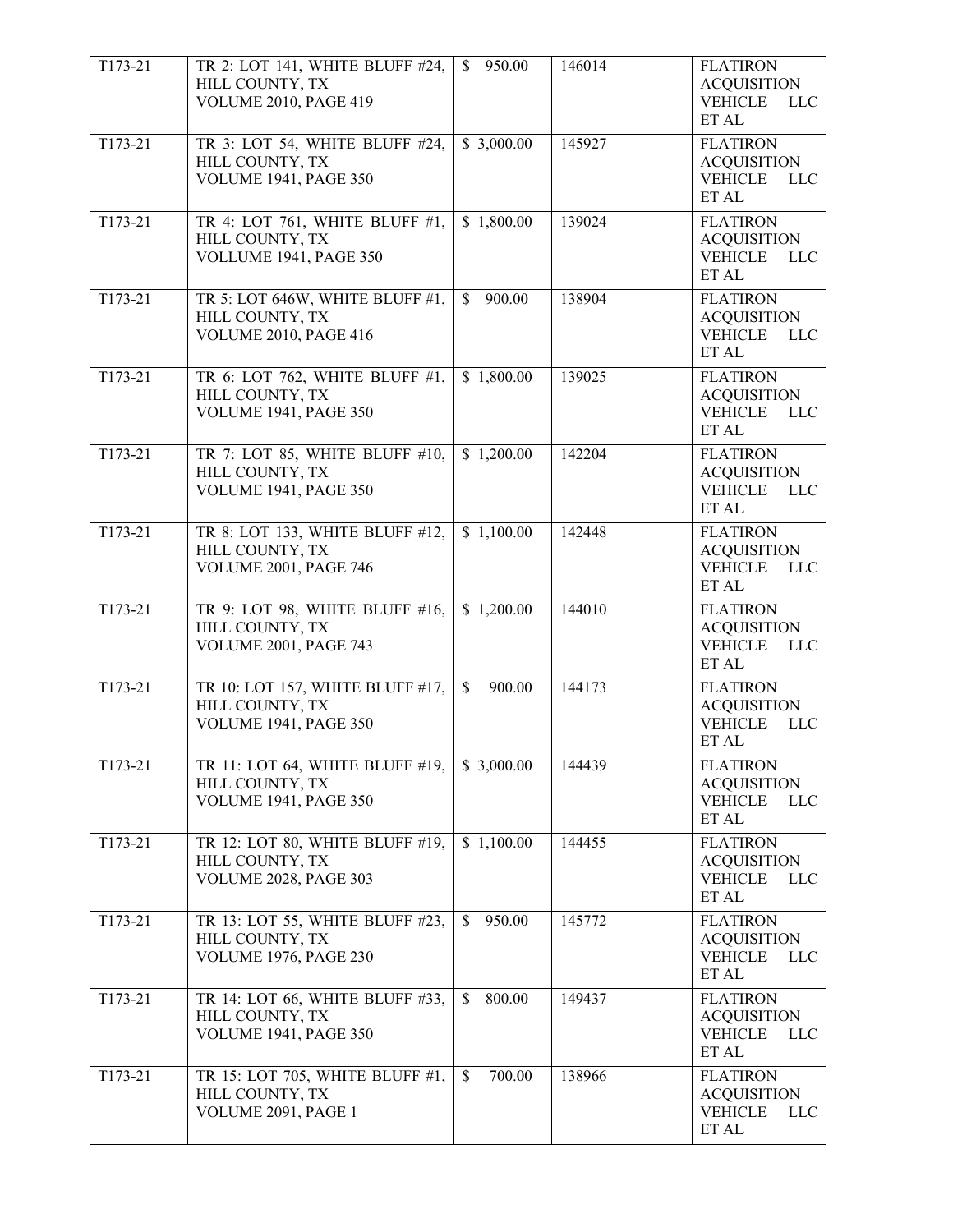| T173-21 | TR 16: LOT 4, WHITE BLUFF #5,<br>HILL COUNTY, TX<br><b>VOLUME 1941, PAGE 350</b>    | \$1,000.00              | 140580 | <b>FLATIRON</b><br><b>ACQUISITION</b><br><b>VEHICLE</b><br><b>LLC</b><br>ET AL |
|---------|-------------------------------------------------------------------------------------|-------------------------|--------|--------------------------------------------------------------------------------|
| T173-21 | TR 18: LOT 95, WHITE BLUFF #18,<br>HILL COUNTY, TX<br>VOLUME 2010, PAGE 422         | 750.00<br>$\mathbb{S}$  | 144273 | <b>FLTIRON</b><br><b>ACQUISITION</b><br><b>VEHICLE</b><br><b>LLC</b><br>ET AL  |
| T173-21 | TR 19: LOT 39, WHITE BLUFF #22,<br>HILL COUNY, TX<br>VOLUME 2003, PAGE 666          | \$2,400.00              | 144710 | <b>FLATIRON</b><br><b>ACQUISITION</b><br><b>VEHICLE</b><br><b>LLC</b><br>ET AL |
| T173-21 | TR 20: LOT 141, WHITE BLUFF #22,<br>HILL COUNTY, TX<br><b>VOLUME 1976, PAGE 233</b> | \$1,000.00              | 144812 | <b>FLATIRON</b><br><b>ACQUISITION</b><br><b>VEHICLE</b><br><b>LLC</b><br>ET AL |
| T173-21 | TR 21: LOT 169, WHITE BLUFF #24,<br>HILL COUNTY, TX<br><b>VOLUME 1976, PAGE 227</b> | \$1,100.00              | 146041 | <b>FLATIRON</b><br><b>ACQUISITION</b><br><b>VEHICLE</b><br><b>LLC</b><br>ET AL |
| T173-21 | TR 22: LOT 174, WHITE BLUFF #27,<br>HILL COUNTY, TX<br>VOLUME 2010, PAGE 422        | 950.00<br>$\mathbb{S}$  | 147288 | <b>FLATIRON</b><br><b>ACQUISITION</b><br><b>VEHICLE</b><br><b>LLC</b><br>ET AL |
| T173-21 | TR 23: LOT 29, WHITE BLUFF #30,<br>HILL COUNTY, TX<br><b>VOLUME 1941, PAGE 350</b>  | \$800.00                | 147513 | <b>FLATIRON</b><br><b>ACQUISITION</b><br><b>VEHICLE</b><br><b>LLC</b><br>ET AL |
| T173-21 | TR 24: LOT 221, WHITE BLUFF #39,<br>HILL COUNTY, TX<br>VOLUME 2010, PAGE 410        | 900.00<br>$\mathbb{S}$  | 150127 | <b>FLATIRON</b><br><b>ACQUISITION</b><br><b>VEHICLE</b><br><b>LLC</b><br>ET AL |
| T173-21 | TR 25: LOT 3, WHITE BLUFF #41,<br>HILL COUNTY, TX<br><b>VOLUME 1941, PAGE 350</b>   | \$2,000.00              | 155926 | <b>FLATIRON</b><br><b>ACQUISITION</b><br><b>VEHICLE</b><br><b>LLC</b><br>ET AL |
| T173-21 | TR 26: LOT 182, WHITE BLUFF #43,<br>HILL COUNTY, TX<br><b>VOLUME 2010, PAGE 422</b> | 750.00<br>\$            | 236086 | <b>FLATIRON</b><br><b>ACQUISITION</b><br><b>VEHICLE</b><br><b>LLC</b><br>ET AL |
| T173-21 | TR 27: LOT 137, WHITE BLUFF #7,<br>HILL COUNTY, TX<br><b>VOLUME 2090, PAGE 828</b>  | 750.00<br>\$            | 140822 | <b>FLATIRON</b><br><b>ACQUISITION</b><br><b>VEHICLE</b><br><b>LLC</b><br>ET AL |
| T173-21 | TR 28: LOT 135, WHITE BLUFF #19,<br>HILL COUNTY, TX<br><b>VOLUME 1941, PAGE 350</b> | \$1,200.00              | 144510 | <b>FLATIRON</b><br><b>ACQUISITION</b><br><b>VEHICLE</b><br><b>LLC</b><br>ET AL |
| T173-21 | TR 29: LOT 14, WHITE BLUFF #22,<br>HILL COUNTY, TX<br><b>VOLUME 2090, PAGE 825</b>  | $\mathcal{S}$<br>700.00 | 144685 | <b>FLATIRON</b><br><b>ACQUISITION</b><br><b>VEHICLE</b><br><b>LLC</b><br>ET AL |
| T173-21 | TR 30: LOT 285, WHITE BLUFF #22,<br>HILL COUNTY, TX<br>VOLUME 2010, PAGE 422        | 900.00<br>\$            | 144956 | <b>FLATIRON</b><br><b>ACQUISITION</b><br><b>VEHICLE</b><br><b>LLC</b><br>ET AL |